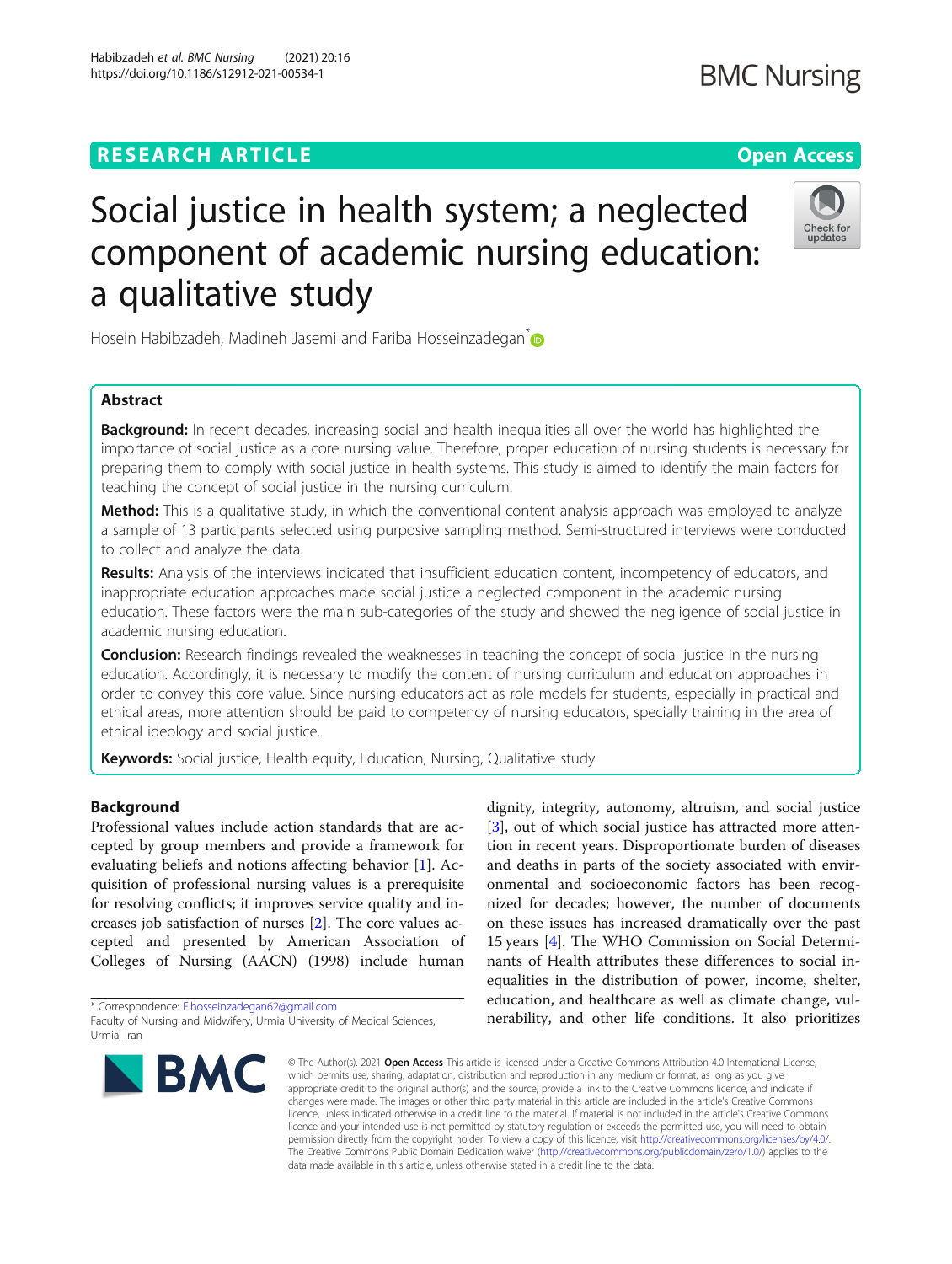social justice as a mechanism for correcting and eliminating inequalities [[5\]](#page-7-0). Social justice in the health system refers to providing equal healthcare services for all individuals, regardless of their personal characteristics [\[6](#page-7-0)]. The AACN defines social justice as fair treatment, regardless of one's economic status, race, ethnicity, age, citizenship, disability, or sexual orientation [[7\]](#page-7-0).

Although social justice has been identified as a professional value in documents issued by reputable nursing associations such as International Council of Nurses (ICN), Canadian Nurses Association (CNA), American Nurses Association (ANA), and AACN [\[8](#page-7-0)], the discussion of social justice in nursing profession has always been accompanied by serious doubts and concerns [\[9](#page-7-0)]. In addition, nurses' responses to social injustice have not always been admirable, and nursing profession's poor performance originates from various factors such as unawareness [[10\]](#page-7-0).

Development of a professional value such as social justice is a continuous and long-term process that begins with professional nursing education and continues throughout years of nursing practice. Education plays a key role in acquiring professional values [[11\]](#page-7-0). Students, educators, faculties, clinical and educational experiences, and individual values are among the most important components of learning and development of professional values [\[12](#page-7-0)]. It is very important to train highly skilled and qualified nurses to provide necessary care for heterogeneous populations in today's ever-changing demographic prospect. Nursing students must understand their responsibility for poplulation health issues and social factors affecting health (eg, world hunger, environmental pollution, lack of access to health care, violation of human rights, and inequitable distribution of health care resources, including nursing services) and in this regard acquire the necessary knowledge and skills [[13](#page-7-0)].

To institutionalize the concept of social justice in nursing students, especially in developed countries, measures have been taken in the area of education, which include modifications made to nursing curriculum and education approaches [\[14](#page-7-0)]. For instance, simulation is a one of new methods utilized for teaching this concept [[15\]](#page-7-0). Since the mid-2000s, there has been an increase in tendency towards online learning [\[16](#page-7-0)], co-curricular experiences [[17\]](#page-7-0), and digital storytelling [\[18](#page-8-0)] in order to promote students' understanding of social justice issues. Nevertheless, some studies have addressed the weaknesses of nursing curriculum in teaching social justice [[19,](#page-8-0) [20\]](#page-8-0) and have attributed nurses' inability in pursuing social justice to their poor scientific and practical competencies [\[21](#page-8-0)]. Although several quantitative and qualitative studies have been conducted in recent decades to institutionalize the concept of social justice among nursing graduates [\[22](#page-8-0)–[25\]](#page-8-0), academic nursing education has

unfortunately failed to train competent nurses who seek information and training on social justice. Considering the importance of this subject, a qualitative approach [[26\]](#page-8-0) was adopted to provide an in-depth understanding of social justice based on the realistic results derived from the participants' real experiences. Therefore, in this study, the experiences of nursing educators and students in identifying the main factors for teaching the concept of social justice in nursing education program were analyzed.

## Method

#### Study design and setting

This qualitative study was conducted using a conventional content analysis method. The participants were recruited from three nursing faculties (Urmia, Tabriz, and Tehran) and two teaching hospitals of Tehran (Motahari Hospital) and Urmia (Talegani Hospital) in Iran. These cities were selected due to their large size and forerun in educational, clinical, and social nursing activities.

#### Study participants

In view of the objective of the study - identify the main factors for teaching the concept of social justice in the nursing curriculum - we initially selected nursing educators by purposive sampling method. Nursing educators who had more than 5 years of service experience and among the prominent educators with activity in nursing institutions that involved in developing social justice were selected. The data from the study then led us to students and clinical nurses. Among the students, the final year undergraduate students, exemplary and active in social fields, and among the nurses, those with more than 2 years of service experience, accepted by the system professionally and actively in the field of social justice, such as voluntary activities in public health promotion, were selected for the interview.

The participants included 6 men and 9 women with the mean age of  $39.07 \pm 12.92$  years old and mean work experience of  $20.00 \pm 7.22$  years. Out of all the participants, 5 individuals had PhD, whereas 2 had Master's degrees; the rest had Bachelor's degrees in nursing. In total, 7 individuals were nursing educators, 2 individuals were clinical nurses, and 4 individuals were nursing students (Table [1\)](#page-2-0).

#### Data collection

The data were collected using in-depth, semi-structured individual interviews conducted at the times and in the places selected by the participants (mainly at nursing faculties). Each interview lasted for 30–90 min; they were audio recorded upon the participants' permission and transcribed verbatim. All the 13 interviews were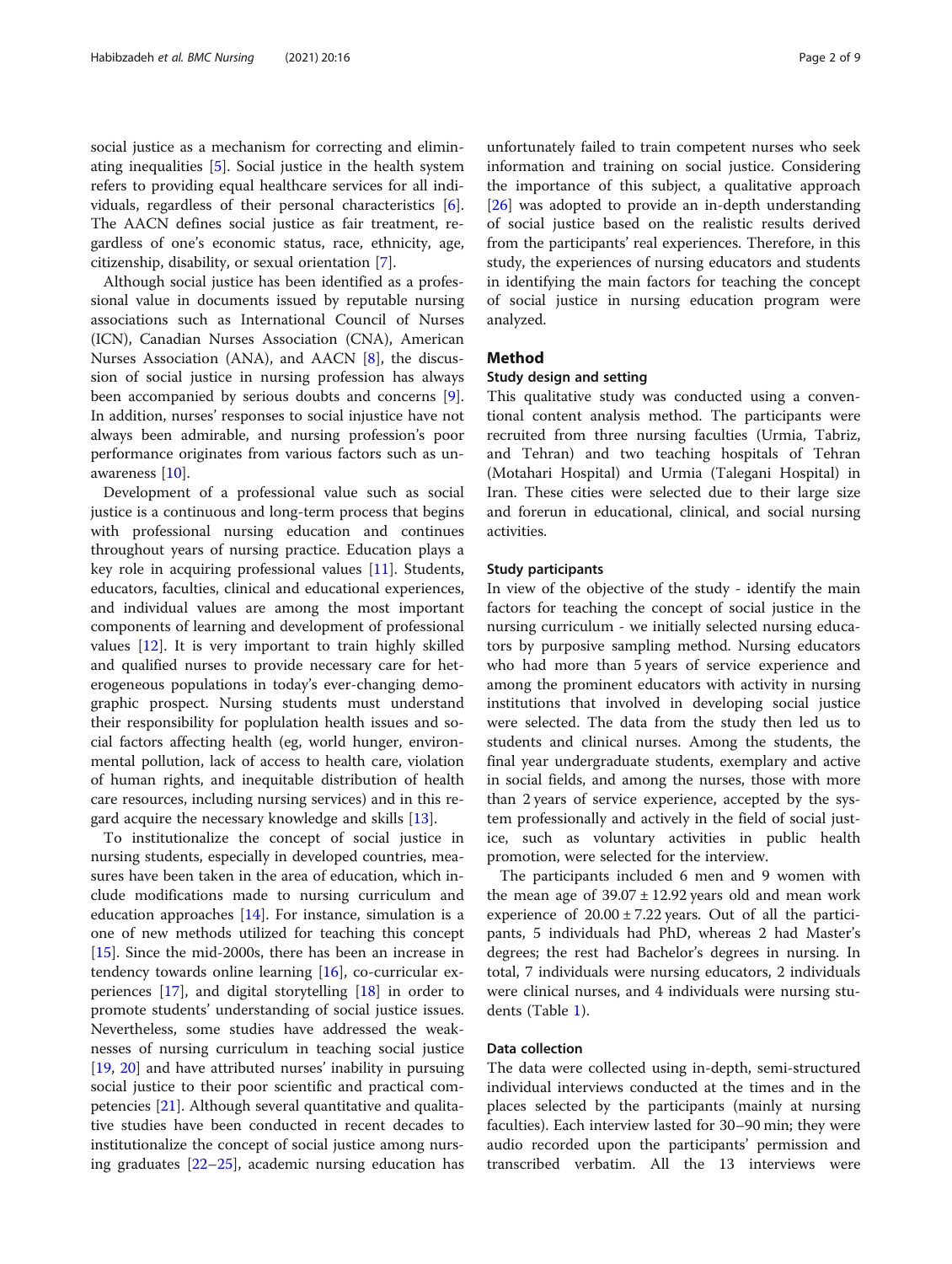| No.            | <b>Education</b> | Work experience | <b>Position</b>            | City   |
|----------------|------------------|-----------------|----------------------------|--------|
|                | <b>PhD</b>       | 28              | Faculty member             | Urmia  |
| $\overline{2}$ | <b>PhD</b>       | 25              | Faculty member             | Urmia  |
| 3              | Master's         | 28              | Faculty member             | Urmia  |
| $\overline{4}$ | <b>PhD</b>       | 24              | Faculty member             | Tabriz |
| 5              | <b>PhD</b>       | 22              | Faculty member             | Tabriz |
| 6              | Bachelor's       | N/A             | Student                    | Urmia  |
| $\overline{7}$ | Bachelor's       | N/A             | Student                    | Urmia  |
| 8              | Master's         | 10              | Faculty member             | Urmia  |
| 9              | Ph <sub>D</sub>  | 11              | Faculty member/Policymaker | Tehran |
| 10             | Bachelor's       | 20              | Clinical nurse             | Urmia  |
| 11             | Bachelor's       | 12              | Clinical nurse             | Tehran |
| 12             | Bachelor's       | N/A             | Student                    | Urmia  |
| 13             | Bachelor's       | N/A             | Student                    | Urmia  |

<span id="page-2-0"></span>Table 1 Demographic Characteristics of the Participants

conducted by the research team (FH, MJ, and HH) between February and November 2019. The participants were asked questions about their experiences of (learning/teaching) social justice issues. Considering the abstract nature of the research subject, the researchers raised more objective questions. For instance, the educators were asked to "describe their experiences of modification to the curriculum to cover social justice issues", whereas the students were asked to "describe their experiences of social justice-based practices during internships". In addition, to better identify factors affecting social justice education in nursing, the educators and students were asked questions such as "Considering your experiences, what factors have affected your engagement in social justice in education?" and "How do you describe education approaches adopted by educators for teaching social justice?", respectively. (See Additional file [1](#page-7-0) for details). The researchers continued the interviews until the data were completely saturated, i.e. when no new idea, concept, or category was derived from the final interviews.

To better relate to the environments of the study and the participants and analyze the data realistically, the researchers also used field notes. Field notes are a brief summary of the observations made while collecting data. This is not limited to a particular type of activity or behavior and assesses the non-verbal behaviors of the participants and their interactions with others. It also depicts a picture of a social position. In this study, field notes also made a detailed presentation of the situation in the right place immediately after the interview and provided the opportunity to confirm the psychological and emotional reactions of the participants. For example, attending the emergency ward of one of the teaching hospitals in Urmia city and observing nursing education

in the clinical environment led to a field note focusing the training on the clinical procedures that confirm the insufficient educational content and lack of attention to social justice in nursing education.

#### Data analysis

After the data were collected, they were analyzed using the conventional content analysis approach. For this purpose, Grundheim and Lundman's (2004) method was adopted [[27](#page-8-0)]. In this method, an entire interview is regarded as an analysis unit involving notes that must be analyzed and coded. The researchers listened to the interviews for several times and transcribed the recorded interviews verbatim. The paragraphs, sentences, and words were considered meaning units. A meaning unit is a set of words and sentences that are related to each other in content and are categorized based on their content and context. The texts were reviewed several times to highlight words containing key concepts or meaning units and extract the initial codes. The codes were then reviewed several times in a continuous process from code extraction to labeling. Similar codes were merged, categorized, and labeled and the subcategories were determined. The extracted subcategories were finally compared and merged (if possible) to form the main categories.

#### Assessing data accuracy and stability

Guba and Lincoln's (1986) criteria were used to ensure the accuracy and stability of the research data. The credibility of the data was assessed using member-checking and prolonged engagement techniques. For memberchecking technique, the participants reviewed the content of the interview and the resulting codes to ensure the accurate meaning and for really reflecting their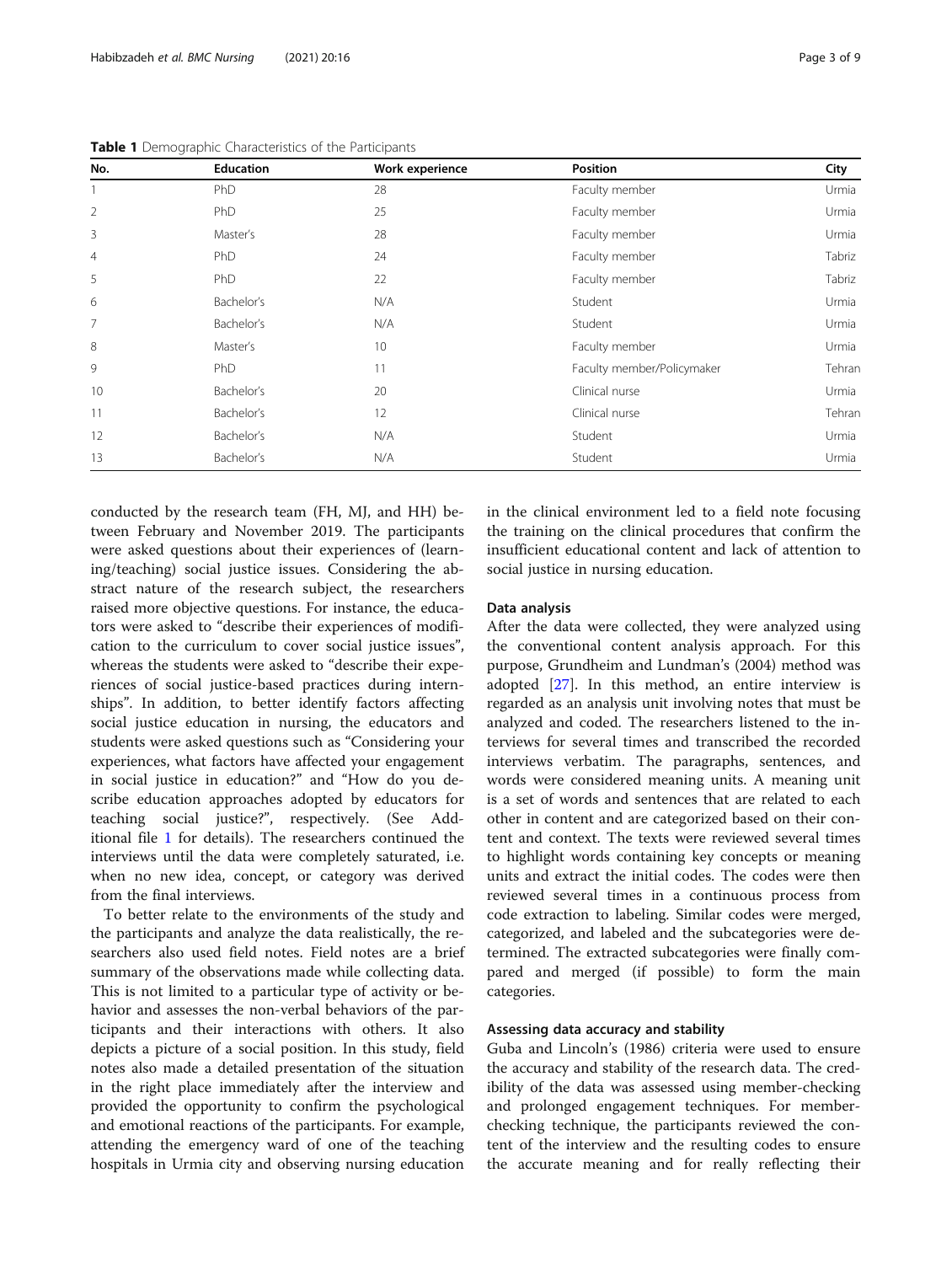experiences. The data were also assessed by an external researcher (peer debriefing). To ensure the dependability, data collection methods, interview, taking notes, coding, and data analysis were expressed in detail in order to make judging by the external auditor (external auditing). In order to achieve confirmability, the audit trail method was used, so that all stages of the research, especially the stages of data analysis and the results, were provided to checking of two expert colleagues in the field of qualitative research. The transferability of the findings was also established by providing a rich description of the research report and the content of the interviews was represented by the selected quotations from the participants [[28](#page-8-0)].

#### Ethical considerations

The participants were selected after the approval of Ethics Committee of Urmia University of Medical Sciences and the necessary permissions (Code: IR.UM-SU.REC.1397.223) were granted. Prior to the interviews, the participants were informed about their anonymity, confidentiality of their information, the research method and objectives, and their right to leave the study at will. The participants also signed informed consent forms.

#### Results

Classification of the interviews showed that three subcategories of "insufficient educational content", "limited competency of nursing educators", and "inappropriate education approaches" led to the emergence of the main category called "social justice; a neglected component of academic education" (Table [2](#page-4-0)).

## Social justice; a neglected component of academic education

Proper education plays a major role in training justiceseeking nurses. Social justice and its importance in healthcare are constituents of the nursing syllabus. Paying more attention to this issue in practical and objective areas of education by educators can influence students' thoughts, attitudes, and behaviors to pursue justice in health systems. However, Iran's education system has unfortunately failed to promote justice because of insufficient educational content, limited competency of nursing educators, and inappropriate education approaches.

#### Insufficient educational content

Development of a comprehensive nursing curriculum, especially on ethical issues such as social justice, could substantially contribute to the preparation of socially and morally conscious nurses who are able to make significant changes in the public health at local, national, and international levels. In this study, the participants highlighted some weaknesses in the content of the existing nursing curriculum such as lack of attention to social justice, discontinuity in presenting courses on ethical values, and allocating most of the nursing courses to medical issues and clinical care.

#### Lack of attention to social justice in nursing curriculum

Social justice is a core nursing value which plays a significant role in promoting justice by nursing students and nurses. However, according to the participants, it has unfortunately been neglected in the existing nursing curriculum. In this regard, one participant stated,

"In the fourth semester, we studied a course on nursing ethics. I think there was no discussion on social justice because I don't remember anything about this topic" (Participant No. 7/Nursing Student).

Regarding the importance of teaching social determinants of health, another participant stated,

"I was not aware of the importance of social issues in health until I participated in a workshop called 'Social Justice in Health'. It really changed my beliefs and broadened my perspective" (Participant No. 10/Clinical Nurse).

#### Discontinuity in presenting courses on ethical values

Values are major components of the nursing profession. The institutionalization and development of professional values such as social justice contribute significantly to the future of this profession. The few number of courses presented on ethical values and discontinuity in the presented courses (for instance, no course on ethical values is provided for post-graduate students) were major items mentioned by the participants. In this regard, one of the participants stated,

"When students are repeatedly reminded of the importance of a value, they will realize its importance and the value will be institutionalized in them. We partially studied professional values and social justice issues in the fourth semester of our undergraduate courses; however, no similar course was provided for us afterwards during the Master's program" (Participant No. 5/ Faculty Member).

#### Or another participant stated:

"We cannot deny that the ethical issues have been institutionalized in our professional graduates to some extent. But, these issues are not worked on in a principled and scientific manner and that there is no constant focus on them. After all, the effect of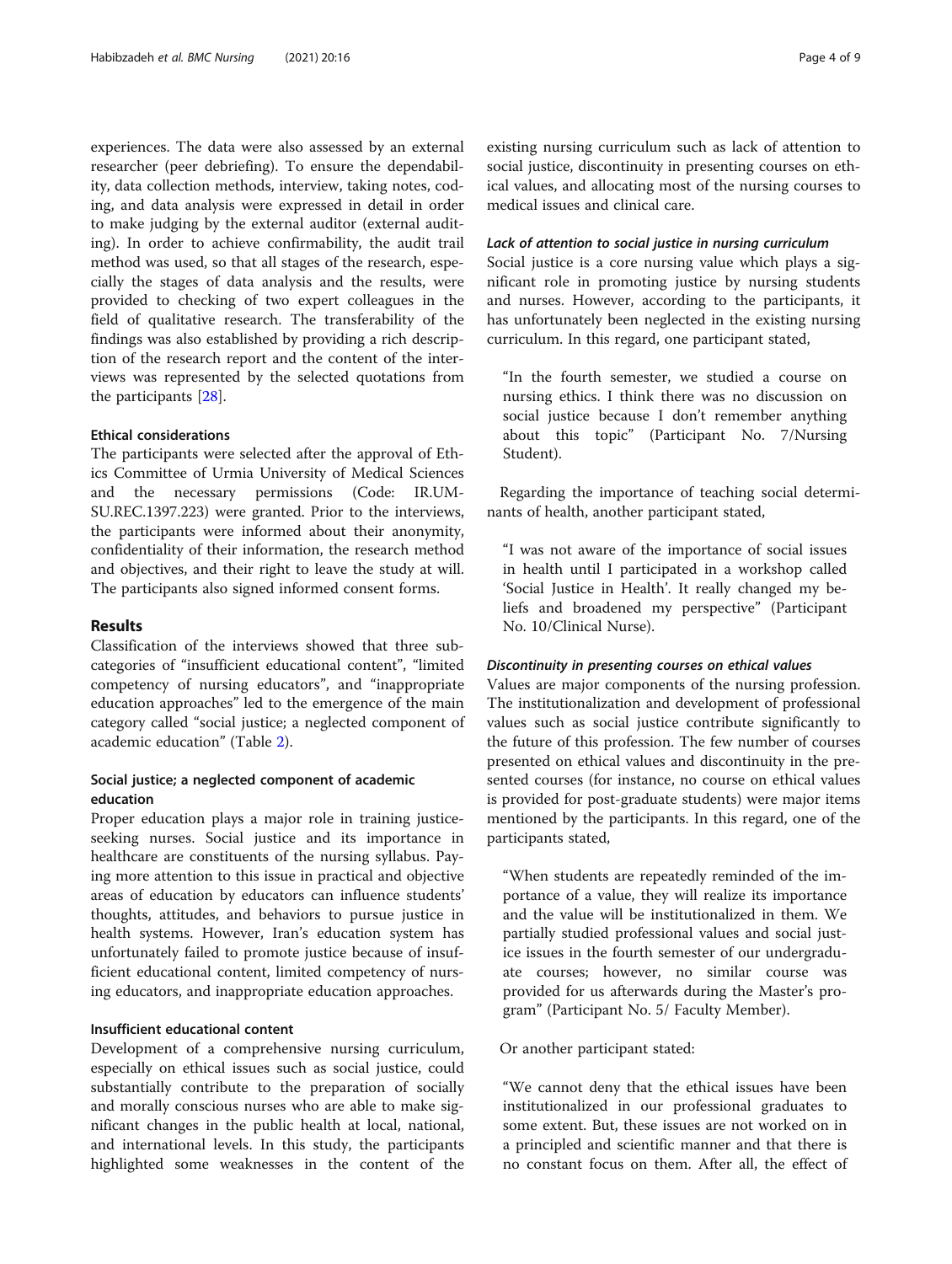| <b>Core Category</b>                                                   | Subcategories (1)                        | <b>Primary concepts</b>                                                                       | <b>Open Codes</b>                                                                                                                                                                                                                                                                                                                                                                                              |
|------------------------------------------------------------------------|------------------------------------------|-----------------------------------------------------------------------------------------------|----------------------------------------------------------------------------------------------------------------------------------------------------------------------------------------------------------------------------------------------------------------------------------------------------------------------------------------------------------------------------------------------------------------|
| Social justice; a neglected component<br>of academic nursing education | Insufficient                             | Lack of attention to the issue of social<br>educational content justice in nursing curriculum | Deficiencies in academic courses provided on nursing<br>ethics<br>Deficiencies in academic courses provided on<br>professional rights<br>Insufficient attention to social determinants of health in<br>education<br>Lack of educational courses on culture-oriented care<br>Insufficient attention to the topic of community-based<br>care                                                                     |
|                                                                        |                                          | Discontinuity in presenting courses on<br>ethical values                                      | Presenting ethics course only for Bachelor's program<br>Failing to present ethics course for nursing students at<br>all programs<br>Failing to adequately repeat the discussed ethical topics<br>presented to nursing students                                                                                                                                                                                 |
|                                                                        |                                          | Allocating most nursing courses to<br>medical issues and clinical care                        | Putting unnecessary emphasis on biological health<br>factors<br>Allocating a large number of courses to medical issues<br>Focusing educations on clinical care                                                                                                                                                                                                                                                 |
|                                                                        | Limited<br>competency of<br>educators    | Insufficient capabilities of educators in<br>teaching social justice issues                   | Insufficient knowledge of educators about ethical<br>values<br>Insufficient experience in teaching social justice issues<br>Insufficient experience in social justice due to lack of<br>regular attendance in clinical and social settings                                                                                                                                                                     |
|                                                                        |                                          | Inappropriate value perspectives of<br>educators in developing social justice                 | Discussing social justice issues based on personal<br>beliefs<br>Placing little importance on professional ethics<br>Believing that nurses cannot play an effective role in<br>justice promotion                                                                                                                                                                                                               |
|                                                                        | Inappropriate<br>education<br>approaches | Focusing on traditional education<br>approaches                                               | Use of teacher-based approaches in teaching ethical<br>issues<br>Concentration on lecturing approach<br>Rare use of group discussions in teaching ethical issues                                                                                                                                                                                                                                               |
|                                                                        |                                          | Weakness in using affective learning<br>approaches                                            | Ignoring students' attitudes towards the issue of social<br>justice<br>Paying less attention to changes occurring in students'<br>behaviors following an educational course<br>Failing to prepare a proper scenario for teaching ethical<br>issues<br>Paying less attention to self-awareness and self-<br>reflection techniques<br>Failing to encourage students to improve their critical<br>thinking skills |

<span id="page-4-0"></span>Table 2 Categories, Subcategories, and Codes Extracted from the Interview Analysis

the hidden curriculum has been more prominent."(- Participant No.1/Faculty Member).

# Allocating most of nursing courses to medical issues and clinical care

Diseases and clinical care are among the most fundamental parts of theoretical and practical training provided for nursing students; however, due to the multi-dimensional nature of the nursing profession, special attention should be paid to other dimensions as well. According to the research results, the existing nursing curriculum focuses mainly on transferring knowledge and skills associated with physical and routine care. One participant expressed,

"Most of our courses were related to various diseases and nursing care, and educators rarely talked about ethical and legal issues during their lectures" (Participant No. 6/ Nursing Student).

Another participant stated the reasons for the focus of nursing education on the physical and caring dimensions:

"Well, when we see that our graduates have problems in providing quality clinical care, we also have to do more in the field of clinical care."(Participant No.3/ Faculty Member).

# Limited competency of nursing educators

Educators play an undeniable role in training competent nurses through institutionalizing beliefs and behaviors. Using proper teaching and behavioral approaches, educators can improve students' critical thinking skills and prepare them to promote justice in health systems. According to the participants, insufficient competency of nursing educators in teaching social justice issues and inappropriate value perspectives of educators in developing social justice were the main properties of this category.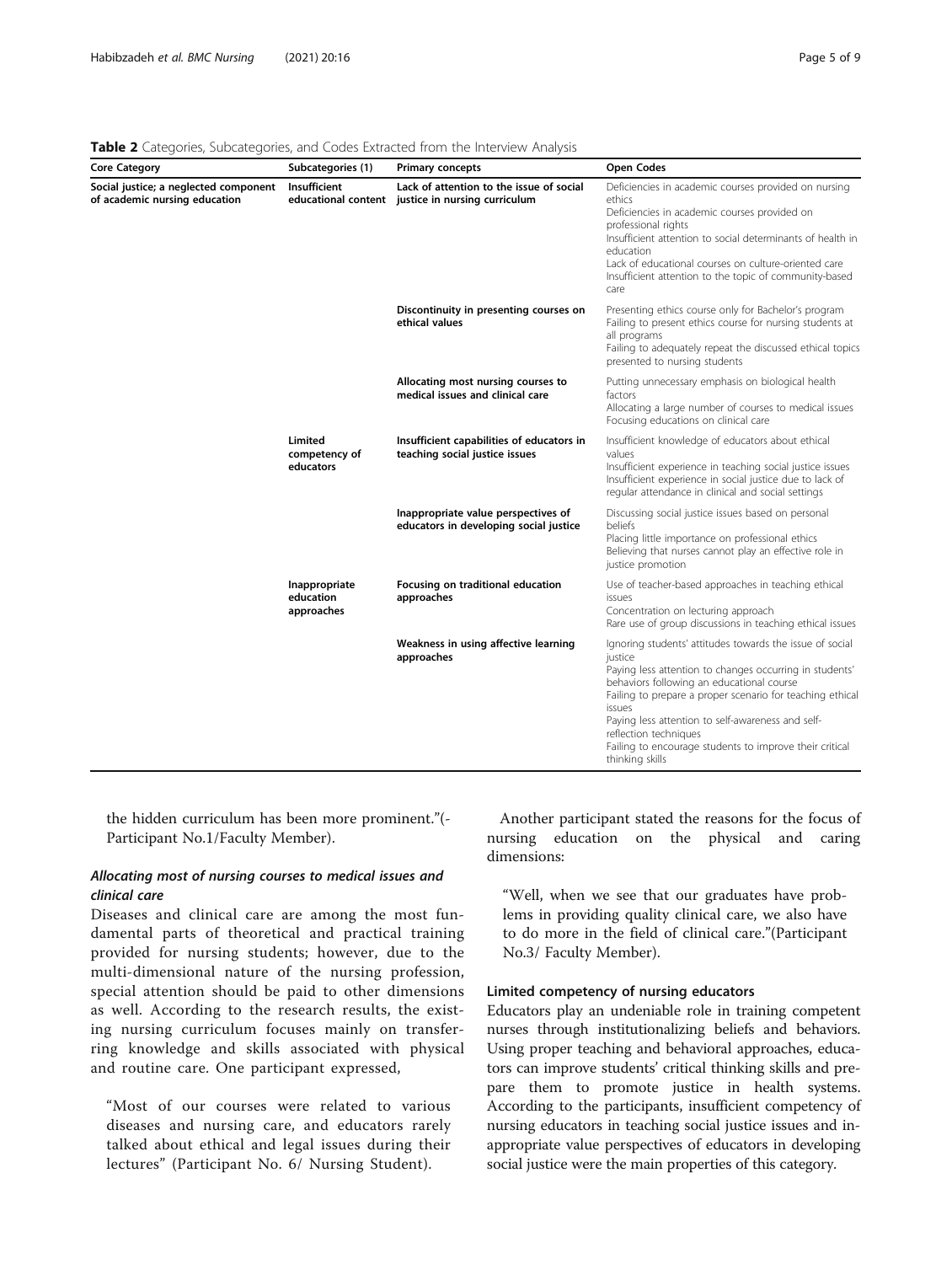# Insufficient capabilities of educators in teaching social justice issues

Educators must be equipped with sufficient scientific, practical, and ethical capacities in order to effectively institutionalize the concept of social justice in students. According to the participants, nursing educators' insufficient knowledge and experience about social justice issues make it difficult for them to transfer such knowledge to their students. One participant said,

"When I was a student, I once informed my educator about the unjust patient admission procedure in the surgical department. Yet, my educator recommended me to do what the head nurses would say. I did not see the necessary authority in my educator to establish justice"

(Participant No. 11/ Clinical Nurse).

Low presence of nursing educators in clinical and community settings is also one of the factors that, according to the participants, has contributed to this problem.

"Unfortunately, our professors are so involved in education and research, especially to promote themselves, that they do not have the opportunity to address social issues." (Participant No.9/ Faculty Member).

# Inappropriate value perspectives of educators in developing social justice

The participants highlighted the important role of nursing educators' ethical perspectives in promoting the quality of education and training qualified nurses who would provide services tailored to the needs of the society. They also argued that ethical values could help educators establish and expand social justice in health systems. According to the results, most of the educators had undesirable value perspectives on establishing social justice in the area of health. In this respect, participant no. 5 stated,

"When a nurse has no right to make any decisions in a healthcare system, what can I say to the student about social justice?" (Participant No. 5/ Faculty Member).

Or another participant stated:

"My main responsibility is to transfer knowledge in the field of nursing and I think ethics should be taught by educators in medical ethics." (Participant No.2/ Faculty Member).

# Inappropriate education approaches

Education approaches are considered an essential part of the educational structure and play a key role in transferring ethical values such as social justice to students. Given the abstract nature of social justice, choosing the best education approach could help educators resolve complicated problems during teaching in order to institutionalize professional values and beliefs. According to the findings, educators adopt poor education approaches to transfer ethical values such as social justice and self-awareness to students. In this regard, focusing on traditional education approaches and using insufficient affective learning approaches were cited by the participants.

### Focusing on traditional education approaches

Undoubtedly, lecturing is one of the most widely used education approaches; however, this traditional method is very ineffective in teaching abstract concepts such as social justice. According to the participants, educators mostly use lecturing approach to teach social justice issues and students are rarely involved in the teaching process. One participant argued that educators mainly use teacher-centered approaches in ethical discussions, stating,

"We (the students) had no active role in the professional ethics class. The educator spoke on relevant topics based on the availed syllabus and provided some examples of clinical ethical issues. However, I think that educators must discuss social justice issues with students to help them visualize and understand cases of injustice and discuss appropriate reactions in such situations" (Participant No. 13/ Nursing Student).

Another participant stated this:

"The predominant teaching method in professional ethics classes has been lecturing. Every now and then, there was some discussions in between, but it was very rare. Other nursing educators were also using the lecture method when talking about ethics" (Participant No. 7/ Nursing Student).

## Using insufficient affective learning approaches

The use of affective learning strategies such as reflective activities and simulations leading to emotional responses plays an important role in creating self-reflection and transferring professional knowledge and skills to nursing students. However, based on the participants' experience, affective learning approaches are not used effectively and systematically in teaching ethical issues such as social justice. In this regard, one participant stated,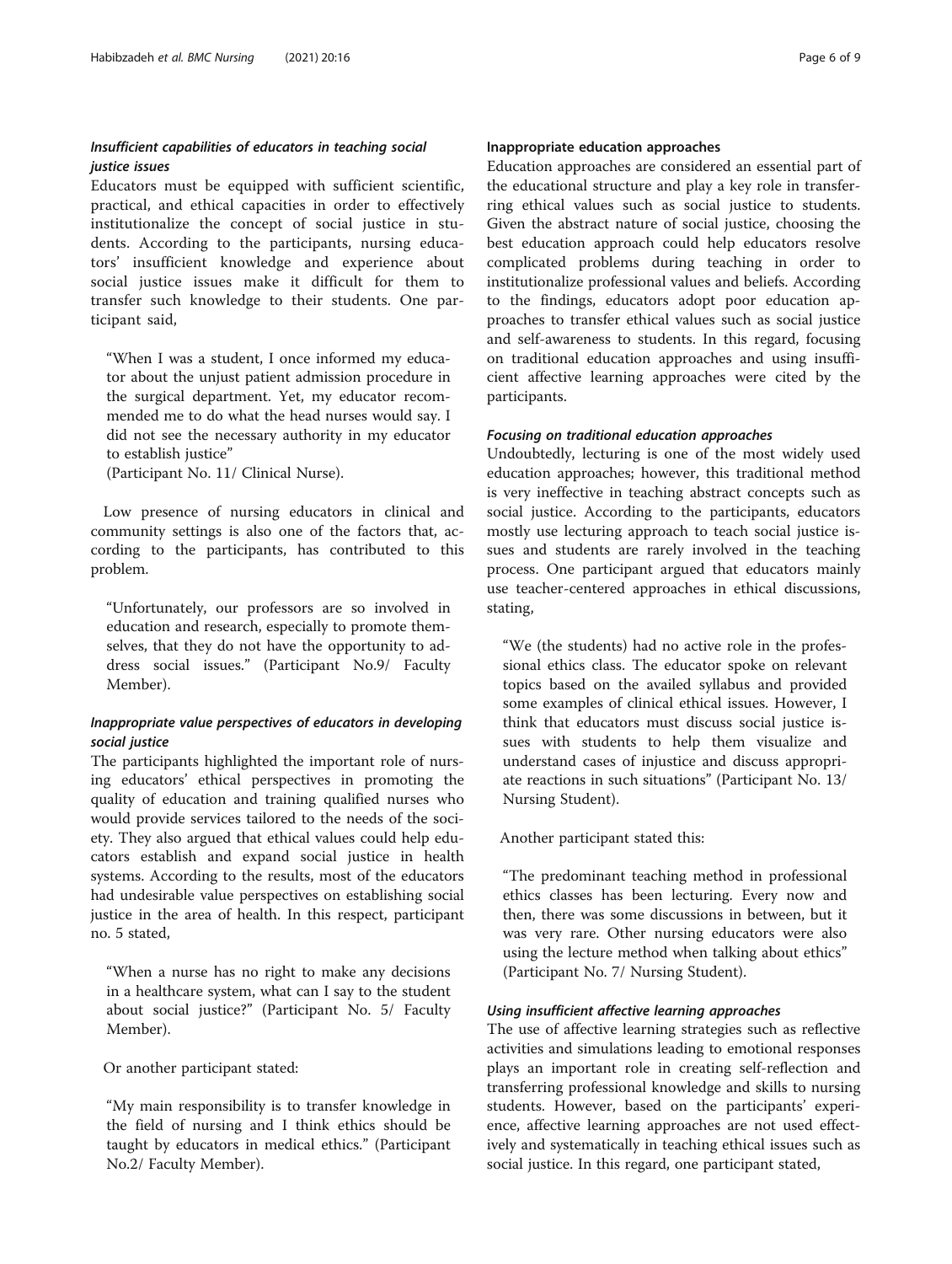"Since there are too many topics on professional ethics, we (educators) can only convey basic issues to students and it is difficult for us to adopt other learning strategies such as the affective approach" (Participant No. 4/ Faculty Member).

The same participant further stated:

"Now, in the professional ethics class, I do my best to teach the content with a combination of methods. For example, we have formed a group for medical students in the cyberspace (WhatsApp) and asked students to express the issues and questions of clinical ethics. They should raise it there because there is no time in the classroom for these issues. However, we have not performed the same for nursing students yet" (Participant No. 4/ Faculty Member).

# **Discussion**

According to the research findings, social justice in a health system is a neglected component of academic nursing education due to factors including insufficient educational content, limited competency of nursing educators, and inappropriate education approaches. These factors were introduced as the main research subcategories in this study.

Some weaknesses were observed in the content of nursing curriculum, which is an main factor in promoting professional nursing values such as social justice in nursing students. Lack of attention to the issue of social justice in nursing curriculum has also been mentioned in other studies [[13,](#page-7-0) [20\]](#page-8-0). Based on the participants' experience, most of the nursing courses are allocated to medical issues and clinical care. According to Thurman, clinical specialties have received the main focus of nursing curriculum, whereas little attention has been paid to social justice issues  $[21]$  $[21]$ . This problem can be attributed to the poor performance of nurses in clinical care. The participants also believed that there was discontinuity in presenting courses on ethical values because the professional ethics course was presented only to undergraduate students. This issue disrupts the proper institutionalization of ethical values such as social justice in nursing students. Frenk et al. believe that the preparation of healthcare professionals to address current healthcare inequalities and challenges has been slowed down by obsolete, fragmented, and static curriculum [[29\]](#page-8-0). In addition, Rozendo et al. highlighted inconsistencies in terms of presenting social justice-related issues in nursing curricula and argued that there was little material on social justice in post-graduate nursing programs [\[14](#page-7-0)].

Nursing educators' competencies also affect teaching social justice issues. In today's rapidly-changing world facing numerous crises, experienced educators play a significant role in training qualified nurses equipped with various skills enabling them to create social development. Accordingly, Read et al. highlighted the critical role of nursing educators in institutionalizing fundamental principles of social justice and health equity in students [[30](#page-8-0)]. According to Ellis, educators should shift nursing students' learning and thinking attitudes from individualism to community-centered frameworks and from tertiary (reactionary) to primary (preventive) care approaches [\[31\]](#page-8-0). However, unfortunately, the research findings indicated that nursing educators are not sufficiently qualified to teach and institutionalize social justice in students. In this regard, educators' insufficient knowledge and experience in teaching social justice issues were highlighted by the participants. Borhani et al. found that ethical knowledge of nursing educators determined their students' professional ethics competencies [[32\]](#page-8-0). Akbas et al also argued that nursing educators' knowledge and skills were the first and most important factors affecting their success in teaching issues of professional ethics [[33\]](#page-8-0). As mentioned by the participants, inappropriate value perspectives of educators in developing social justice was another weakness of nursing educators. The significant impact of educators' perspectives on teaching ethical values such as social justice has also been emphasized by Parandeh et al. [\[12\]](#page-7-0).

Education approaches adopted to present and convey ethical values to students are of high importance. In this regard, Einhellig discussed the ineffectiveness of traditional approaches such as lecturing in institutionalizing social justice in nursing graduates and outlined the benefits of affective learning approaches [[19\]](#page-8-0). According to the findings, lecturing is the dominant approach used to teach social justice in Iran's nursing faculties, which is an inefficient teaching approach, as suggested by the research literature. This is probably due to the large number of students and limited time allocated to each academic course. While cognitive learning approaches rely on principles and concepts, affective learning approaches support the integration of knowledge with emotions, attitudes, and personal beliefs [\[34\]](#page-8-0). Neumann found that affective education approaches could enhance students' understanding and use of ethical values [\[35](#page-8-0)]. Einhellig highlighted that nursing faculties need to use various strategies with a focus on behavior changes in order to successfully institutionalize the concept of social justice in nursing graduates [[24](#page-8-0)].

# Limitations

The findings of the present study were limited to factors affecting education of social justice in the nursing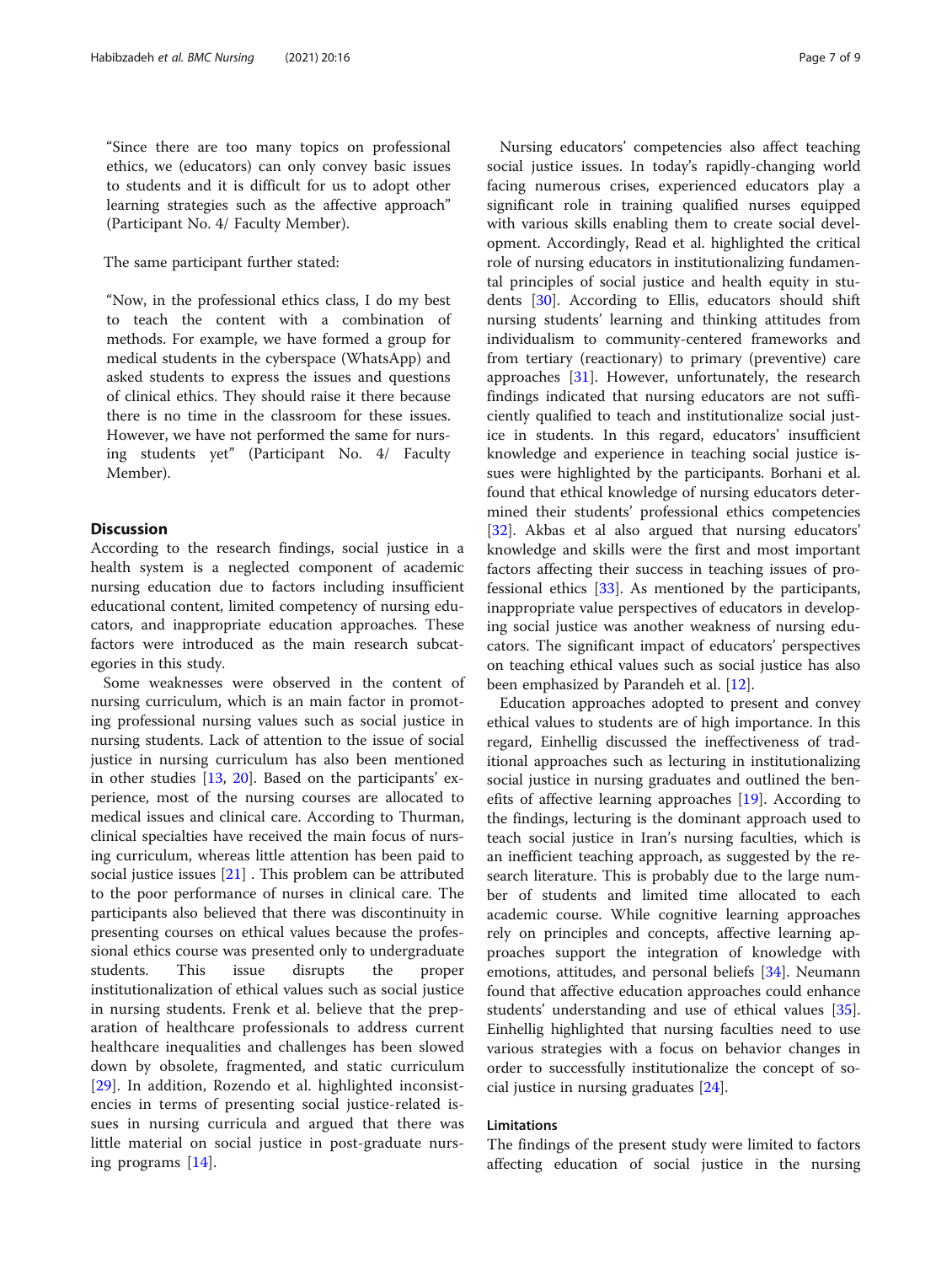<span id="page-7-0"></span>curriculum in the health system in the culture of Iran. Other limitations of this study was the consideration of the three nursing faculties and two teaching hospitals in Iran. As such, it may not be a representative of the experiences of all the nursing profession members in Iran. Limitations of our study proposed the need for conducting further studies with larger and mixed groups and in different cultures.

## Conclusion

The research findings provided researchers with an insight into the weaknesses of nursing curricula, educators, and education approaches in social justice development in Iran. It seems that more attention must be paid to professional values and social determinant of health in nursing curricula in order to train justice-seeking nurses with a sense of responsibility. Educators play a prominent role in training competent individuals who are aware of and sensitive to social issues and inequalities. It is necessary to change the education approaches adopted by nursing educators in order to institutionalize the concept of social justice in students. After changing the content of nursing curriculum and applying different education approaches, future studies can focus on the impact of such changes on social development and social justice promotion.

#### Supplementary Information

The online version contains supplementary material available at [https://doi.](https://doi.org/10.1186/s12912-021-00534-1) [org/10.1186/s12912-021-00534-1.](https://doi.org/10.1186/s12912-021-00534-1)

Additional file 1.

#### Abbreviations

WHO: World Health Organization; AACN: American Association of Colleges of Nursing; ICN: International Council of Nurses; ANA: American Nurses Association; CNA: Canadian Nurses Association

#### Acknowledgments

This study is a part of a PhD dissertation approved and funded by Vice Chancellor for Research, Urmia University of Medical Sciences. The researchers would like to thank the authorities of School of Nursing and Midwifery, Urmia University of Medical Sciences, as well as the participants for their kind cooperation.

#### Authors' contributions

The study was designed by HH,MJ and FH. FH participated as the main interviewer. The initial deductive data analysis was done by FH and used as validation of the analysis carried out by HH and MJ. The final data analysis of the interviews was discussed and consented to by all authors. A first draft of the article was developed by FH and MJ. All authors then contributed to this, and finalized it together. FH was responsible for the final draft of the manuscript. All authors read and approved the final manuscript.

#### Funding

This study was funded by Department of Research, Urmia University of Medical Sciences, which had no role in the design of the study, data collection, analysis, interpretation of data, or writing the manuscript.

#### Availability of data and materials

The interview dataset generated and analysed during the current study are not publicly available due to promises of participant anonymity and confidentiality. However, on reasonable request the data could be available from the corresponding author. All applications should be sent to [Hosseinzadegan.f@umsu.ac.ir.](mailto:Hosseinzadegan.f@umsu.ac.ir) All requests will be answered within a maximum of 1 month by email.

#### Ethics approval and consent to participate

The participants were selected after the approval of Ethics Committee of Urmia University of Medical Sciences and necessary permissions (Code: IR.UMSU.REC.1397.223) were granted. Prior to the interviews, the participants were informed about their anonymity, confidentiality of their information, the research method and objectives, and their right to leave the study at will. The participants also signed informed consent forms.

#### Consent for publication

Not applicable.

#### Competing interests

The authors declare that they have no competing interests.

#### Received: 4 July 2020 Accepted: 2 January 2021 Published online: 12 January 2021

#### References

- 1. Kaya H, et al. Personal and professional values held by baccalaureate nursing students. Nurs Ethics. 2017;24(6):716–31.
- 2. Tehranineshat, B., C. Torabizadeh, and M. Bijani, A study of the relationship between professional values and ethical climate and nurses' professional quality of life. Int J Nurs Sciences. 2020;7(3):313-19.
- 3. American Association of Colleges of Nursing, The essentials of baccalaureate education for professional nursing practice. Washington, DC: American Association of Colleges of Nursing; 1998.
- 4. Perry DJ, et al. Exercising nursing essential and effective freedom in behalf of social justice: a humanizing model. ANS Adv Nurs Sci. 2017;40(3):242–60.
- 5. Plamondon KM, et al. The integration of evidence from the commission on social determinants of health in the field of health equity: a scoping review. Crit Pub Health. 2020;30(4):415–28.
- 6. Institute of Medicine, The future of nursing: Leading change, advancing health. Committee on the Robert Wood Johnson Foundation Initiative on the Future of Nursing. Washington, D.C.: National Academies Press; 2011.
- 7. Davis RK, et al. Social justice as an expression of caring through holistic admissions in a nursing program: a proposed conceptual model. Nurs Forum. 2020;55(4):723–9.
- 8. Matwick AL, Woodgate RL. Social justice: a concept analysis. Public Health Nurs. 2017;34(2):176–84.
- 9. Browne AJ, Reimer-Kirkham S. Problematizing social justice discourses in nursing. In: Philosophies and practices of emancipatory nursing: Social justice as praxis; 2014. p. 21–38.
- 10. Walter RR. Emancipatory nursing praxis: a theory of social justice in nursing. Adv Nurs Sci. 2017;40(3):225–43.
- 11. Parvan K, Hosseini F, Zamanzadeh V. Professional Values from Nursing Students' Perspective in Tabriz University of Medical Sciences: a pilot study. Iran J Nurs (2008-5923). 2012;25(76):69–82.
- 12. Parandeh A, et al. Factors influencing development of professional values among nursing students and instructors: a systematic review. Global J Health Sci. 2015;7(2):284.
- 13. Waite R, Brooks S. Cultivating social justice learning & leadership skills: a timely endeavor for undergraduate student nurses. Nurse Educ Today. 2014; 34(6):890–3.
- 14. Rozendo CA, Santos Salas A, Cameron B. A critical review of social and health inequalities in the nursing curriculum. Nurse Educ Today. 2017; 50:62–71.
- 15. Menzel N, Willson LH, Doolen J. Effectiveness of a poverty simulation in second life®: changing nursing student attitudes toward poor people. Int J Nurs Educ Scholarsh. 2014;11(1):39–45.
- 16. Breen H, Jones M. Experiential learning: using virtual simulation in an online RN-to-BSN program. J Contin Educ Nurs. 2015;46(1):27–33.
- 17. Davis JN, Sullivan K, Guzman A. Catalyst for growth: the implications of cocurricular experiences for nursing education. J Nurs Educ. 2018;57(2):110–4.